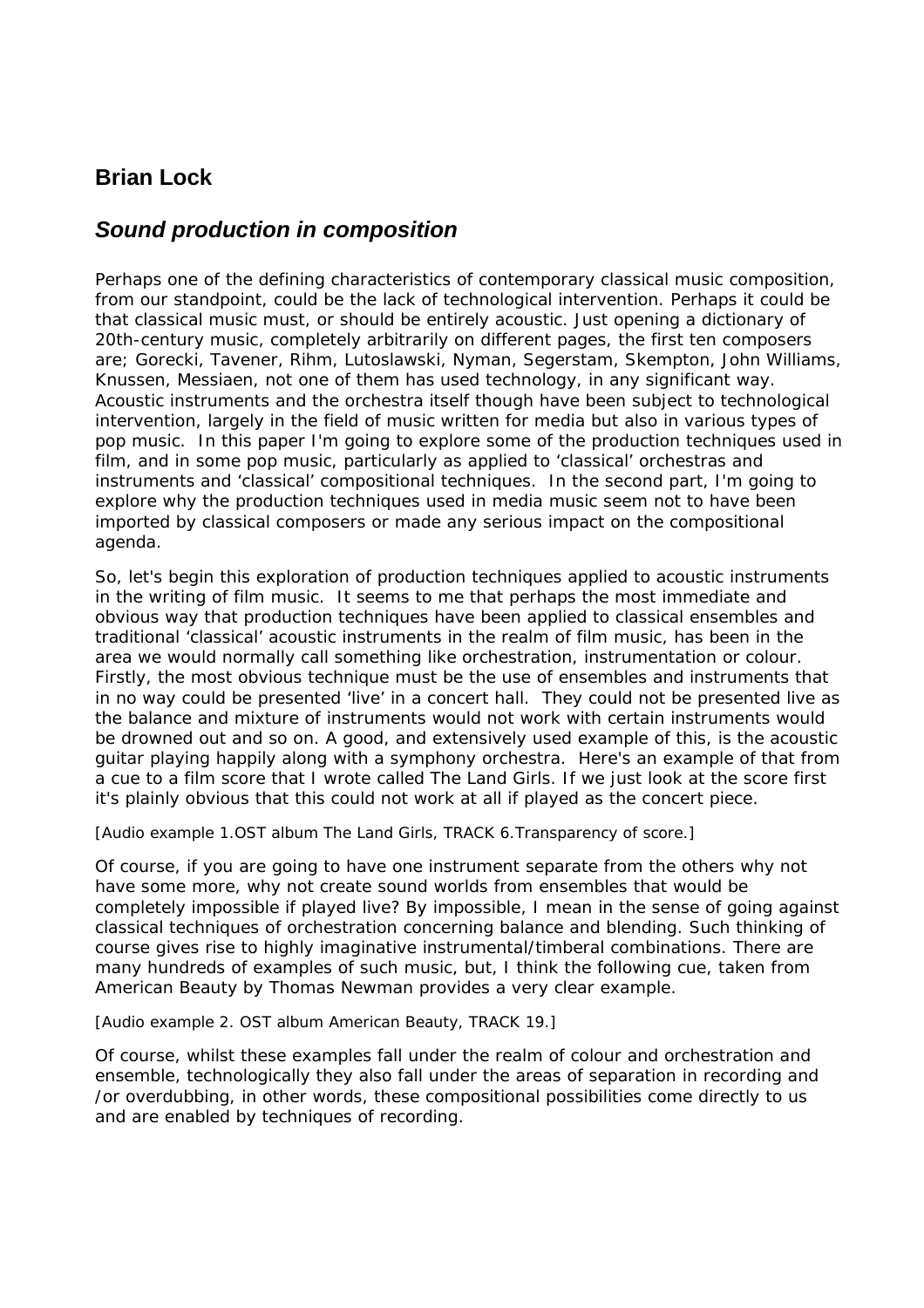Let's just take a look at how a group of instruments is normally recorded to achieve a satisfactory or 'real life' balance. An ensemble is most likely to be recorded with microphones near to each set of different timbre generating instruments and some microphones recording the overall ambience, or blend, or room. This combination of microphones creates the best possible scenario for capturing the standard classical balance of a performance. Of course, this system is designed to allow significant intervention on the part of the sound engineer in terms of mixing. For classical recording, the objective is to create the experience of the music as if the listener was experiencing the performance live, in concert. And it is this method of recording that has been exploited to allow the degrees of separation that we have already discussed. It is the exploitation of this into compositional terms that enabled the first of today's examples, my piece with guitar, which was able to be recorded with a degree of separation and therefore not drowned out.

Another important part in the recording system is 'effects'; it's here that we find things like reverb and delay. Such effects have always been the subject of experimentation by media composers, but in some, the exploitation of effects has become part of the characteristics of their own individual voices. In the next example I would like to play by Zbigniew Preisner, although maintaining a conventional and minimally technologically intervened orchestral balance the resulting recording is processed with a reverb of a time delay and compression that is impossible to find naturally.

#### *[Audio example 3. Zbigniew Preisner, OST album* Rouge*, TRACK 9.]*

The next techniques I would like to talk about, I used in a cue for the film *The Gambler*. I wanted, and the film director had asked for, a piece of music full of tension and one which would reflect the push and pull of anguish and addiction in the head of a roulette player. To fulfill this brief I decided to take the orchestra out of its natural ambience and set it into a highly artificial and strange one, thereby evoking the required mood and atmosphere. To further enhance this effect, I decided to process several of the string lines in different ways. Again this creates a highly artificial sound world and one which I hoped would therefore prove distressing. I wanted each of the individual section lines to be separate from each other to enable different processing on each line. So, I made full use of so-called overdubbing techniques. I recorded the bass parts first, then divided cellos into two sections and recorded them separately, then the violas and so on. I think it would be true to say that the orchestration of the piece has significantly parted from what we understand by that traditionally, and what we really have here is a technique of orchestration utilising remixing, cutting, resynthesis, and sampling which took place after the parts had been recorded individually. In other words, orchestrating with sounds rather than representations of them. You will also hear that certain tracks are being manipulated after the recording, while in others, sound manipulation devices and effects, are being used as part of the compositional technique, in this case, obviously, delay. This piece, I think, also provides a good example of compositional technique being merged with techniques that would normally have been the preserve of the producer and also compositional practice being influenced by technology. I say this, because from experience, getting orchestral sections to tune themselves to overdubs can be difficult. If there is any thing that is not quite in tune the next section to overdub will play out of tune against it. This is somewhat like Chinese whispers with each stage becoming more and more removed from the original. Recording these overdubs would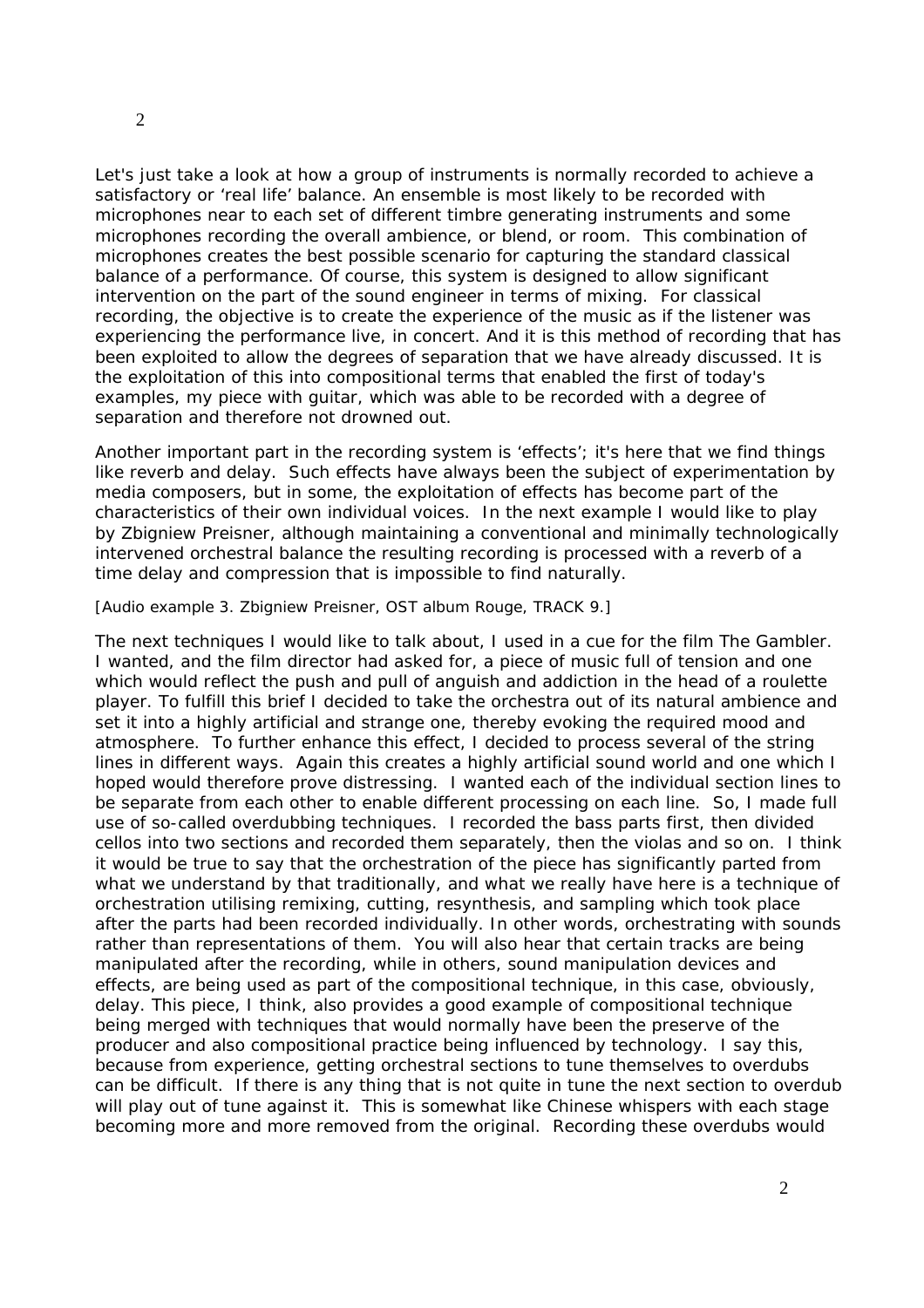traditionally have been the preserve of the producer, but now that they can be so complicated and time-consuming the composer normally takes this into account in his writing.

#### *[Audio example 4. OST album* The Gambler*. Track 3.]*

Much has been made in the literature around recording of the effect of the microphone on the voice. It seems to me though that the influence on instruments has worked in similar ways. In the example you just heard I wanted intimacy and closeness with the instruments to highlight the effect of claustrophobia. By using very close microphone placement we were able to hear musicians scraping and bashing strings close up. These sort of microscope recording processes, zooming in and out, are pretty much standard practice in media in pop music but non-existent in classical. There's no reason at all why such techniques can't be used in classical composition but there are some practical problems. For example, live processing of an instrument like a harp can not be easily achieved as part of the harp will be closer to microphones and other parts further away. One way around this, of course, is to use an electric harp, but that takes us into the world of practical problems of performance.

Media composers, and pop music writers, on the whole even more so, pay huge attention to the creation of the sonic materials that they use. This can take many different forms, most commonly though, significantly manipulating material that the composer may already have, samples and sound files, etc, or making the material from scratch, synthesis and recording. This obviously sets him apart from the purely acoustic composer who specifies, say a clarinet, and then really has no further control over the sound. Furthermore though, and this I believe is the really interesting bit, is that sound manipulation for media composers, and, as I say, even more so for pop writers, is significantly, manipulation of a sound over time. Again to take the example of the clarinet, the only possible parameter that the composer can alter is the dynamic shape, with the inclusion of crescendo and diminuendo marks etc. A film composer, however, will go to no end in manipulating his sound material. It could be something as simple as taking the attack off of the sound envelope.

Let's just listen to an example, from the recent TV series *The Apprentice*, where all the instruments remain obvious in timbre and the music is obviously classically 'conceived' but the attacks of some of the sounds have been altered.

#### *[Audio example 5. Music from* The Apprentice*.]*

This example illustrates well classical or traditional compositional techniques coupled with technological mediation. In fact though, if this piece went slightly further either way, in terms of classical compositional techniques, or in terms of technological techniques, we would see the piece slip into one or another camp where particular aesthetics of techniques govern. For example, in technologically mediated music, when a sound changes over time a whole new layer of concern and interest is created and this is also brought to bear in the process of composition. These include needing to thin out the material around such manipulations and more generalised effects like the rate of harmonic change needing to be slower. The most important though is probably the movement of the sounds themselves, and composing with their inherent characteristics and qualities. This of course forms no part of acoustic composition at all. And here, I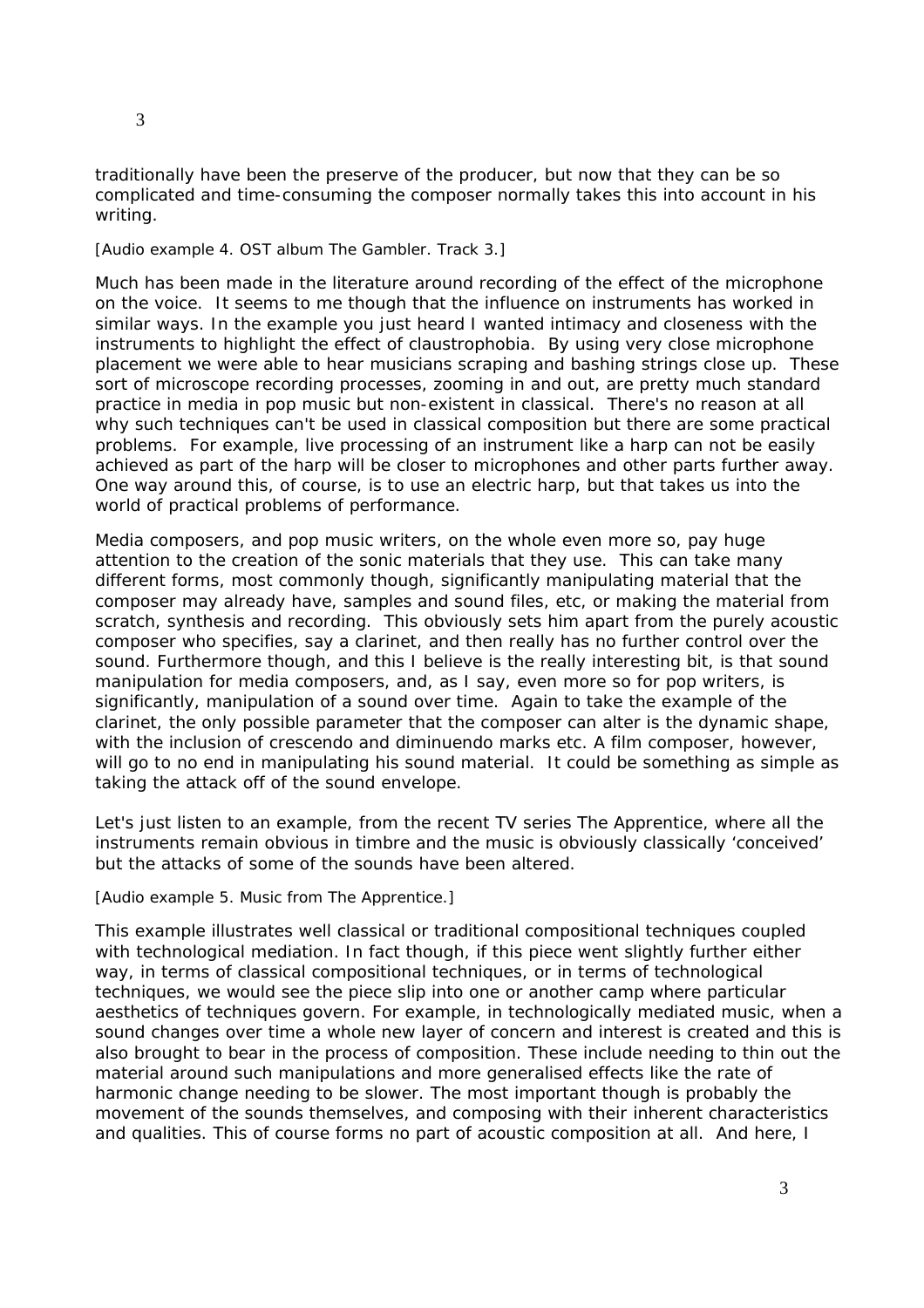believe, is one of the essential reasons why there has been so little transfer of ideas between classical type composition and electronically mediated composition. Music in which electronically mediated production techniques have become part of the compositional technique is essentially a largely different way of thinking in and one in which composers who are acoustically based do not have access to.

Of course, live processing and using these techniques for album productions of classical type music is entirely possible. What we have here though, I believe, is a significant cultural construction of what composers understand by composition. It seems to me, that on the whole 'classical' composers view themselves as those who manipulate notes on paper. Film composers, pop composers/writers, see themselves first and foremost as people who manipulate sound. This brings us onto another point, to consider exactly what even a composer is. From my experience, for those who write acoustic music based on paper, where the score is the central object, this seems almost a nonsensical type of question. Of course, it's obvious what a composer is, someone who writes something on paper, has it performed, and then writes something else. Writing, publishing, paper, performance and representational recording are the defining criteria. On the other hand, people creating other sorts of music, particularly those involving electronic mediation, seem to find it much harder to describe who they are. For example, I heard someone say recently "it takes a lot more than just being able to write a tune now to be a composer; you have to get the feel right, the sound right, the vibe and the atmosphere", that was incidentally a composer of music for ads. Such statements, it seems to me, significantly widen out what comes under the auspices and definition of composition as we normally understand it. To get the sound right, the vibe and the atmosphere, would perhaps traditionally have been the realm of the producer or conductor. But, if one is manipulating a sound, through delays and reverb say, and is using that as the basis of compositional material, where does the production stop and the composing start, or was there really any production here in the first place? Even someone working at home with a sequencer and some samples is effectively going to be composing/producing, even if, what they're doing is later taken to a professional production studio.

Let's also look at a couple of examples of where I believe the incorporation of production techniques is a least making some input in music which could largely be described as classical. Possibly the most serious attempts at combining technology and the symphony orchestra in a concert hall setting, is where the technology is used to increase the sonic palette, so that all sounds become usable, as in film or electro-acoustic music. Of course, in film music this has been part of the technique for a long-time and has become the trademark of certain composers. An obvious example is the orchestra synchronised and blended with synth sounds in the scores of Hans Zimmer. Let's just listen to a short example of that.

#### *[Audio example 6. OST album Hans Zimmer,* Gladiator*]*

In the concert hall and theatre a successful example is the composer Heiner Goebbels. Let's just hear another short example, from his piece *Surrogate Cities*, where he combines a sampler playing in real-time with an orchestra. Incidentally, I must say that I've heard this piece played live and it sounds substantially different from the CD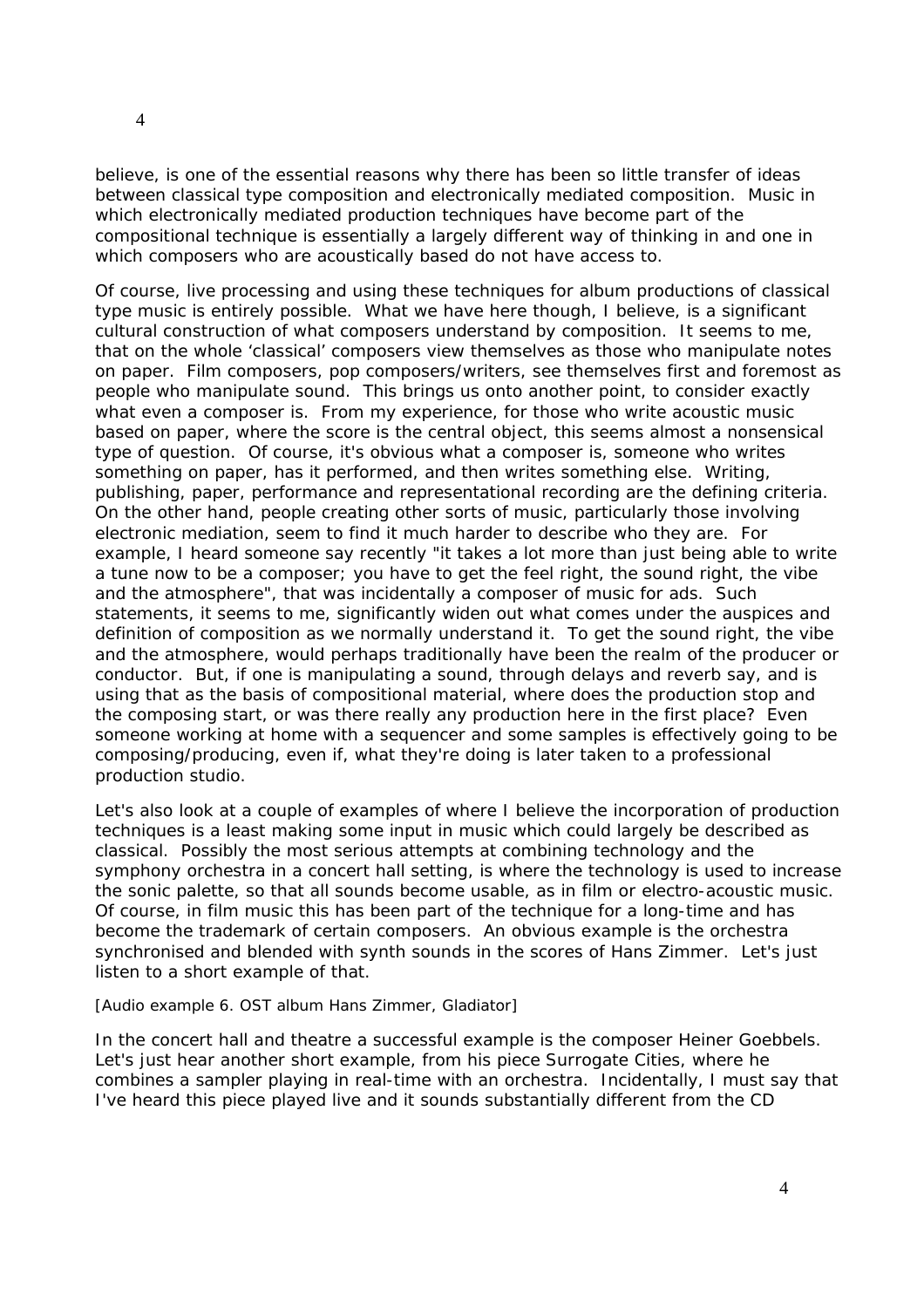recording. The requirement and need for pieces of 'classical' music to be played live is a serious inhibitor to composers introducing advanced production techniques.

#### *[Audio example 7. Heiner Goebbels,* Surrogate Cities*.]*

In terms of production, so far, I have concentrated primarily on concepts and techniques of 'sound'. As far as composition is concerned though technology has thrown up more than just paper and pencil as a method of composing. It has, as we have seen, also significantly eradicated the distinction between composition and production. To make a properly balanced assessment we therefore need to also look at equipment and technology aimed primarily at composition, this includes sequencing, drum machines, and music notation packages and so on. The relationship between technology and compositional thought is evidently extremely complex, and that between one form of it, composer, pencil and paper, has been written about from endless perspectives, that between composer and software and compositional techniques and practices less so. Let's just have a look at some of the techniques between composer and sequencer.

Sequencers were originally solely recorders of MIDI information. Even in-putting some basic pattern in MIDI form into a sequencer is already enough though to quickly open up and shatter traditional notions of composition and resulting sound worlds. There are obviously numerous ways in which a piece of MIDI information can be manipulated but perhaps some of the most obvious would be to transpose a MIDI fragment up and down and well outside normal instrumental ranges, the result, if the linked-up samplers could cope with it, would be new, novel sound worlds. The same sort of fragment could be repeated endlessly, at different intervals, played with a piano sample, and the resulting music might be something musically interesting though could never be played live even by a virtuoso pianist. Most important for our purposes though is that the sequencer, like much of music technology, has been based on concepts from multitrack recording. Firstly, this is important in that a composer can experiment with a fragment of sound material with effects, and it's this material combined with this effect as one, that then becomes the primary material for composition. Secondly, the method of composing inherent in multitrack processes is one of layering. It is this that has led to entirely nonrepresentational sound spaces and balances.

Do we really have a distinction here though in terms of notes, written material, whether on paper or in a sequencer? Classical composers may be concerned with hexachords, writing complex rhythmic counterpoints and notation of extended instrumental techniques but many of these techniques, are of course, well dealt with by computers. The problem though, is that sophisticated note patterning techniques are not compatible with real-time manipulation of sound. If we added together contemporary composition and real-time manipulation of sound the result would simply fall outside what we could recognise as meaningful composition. As a result, much sequencer based media music, for example, tends to have very little note patterning involved, what traditional music theorists would term 'development', or what for pen and paper based composers is the stock of their trade. To put it another way, classical music is perceived as having 'movement' and 'development', normally achieved harmonically, and sequencer based music, has very little of this, instead preferring that role to be covered by real-time sound processing. (I should add here that I know that there are many ways of composing with technology and many types of appropriate technology, I have chosen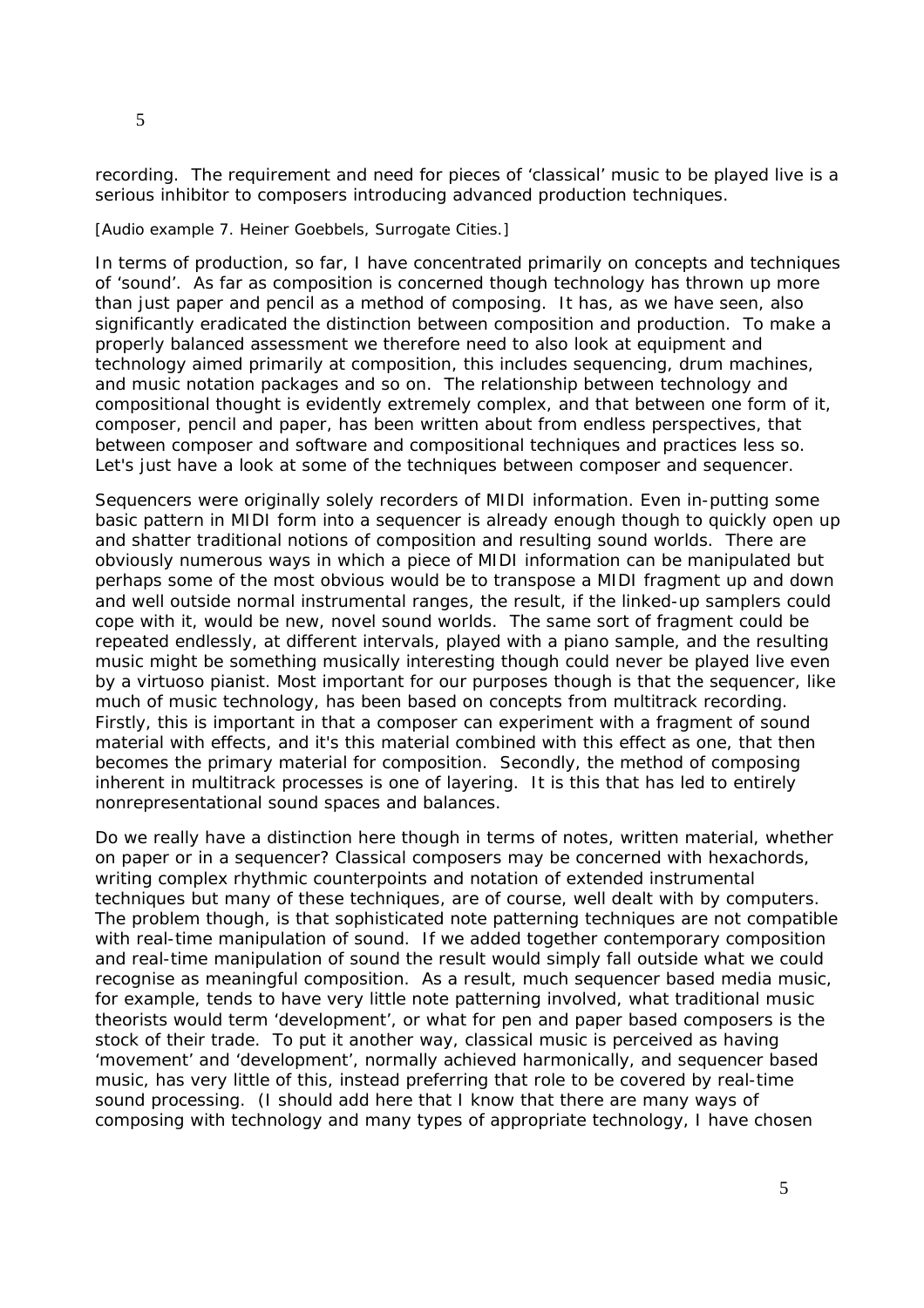the sequencer because it is by far the most used and by far the most influential technology.)

I do not believe it is any accident that sequencer generated composition has become the main method by which film and media music is written, and not pen and paper. When I wrote my first film score I was somewhat shocked that the director was describing music to me in terms of feelings. For me, a classically trained musician, such ideas of describing music, using adjectives and talking about atmospheres, had been eradicated. Of course, this is how most people, i.e. non-musicians think about music. For them, it is first and foremost to do with emotions, moods and atmospheres. The techniques of written note interrelationships embodied in classical composition do not score highly on most people's systems of evaluating music. The result is that media and pop music, with all their rhythms, references, strange sound worlds, robotic patterns, nonwestern instruments, nonrepresentational spaces and everything else have come to largely define what most people understand as music. This has left the traditional orchestra, sometimes, as nothing more than a symbol to evoke a sonic past, most obviously as seen/heard in period dramas. So, to conclude this section, it seems to me, we have two extremely important and yet interrelated differences here, between the classical agenda and the media/pop/technological: sound verses written note and the concept of musical movement.

How problematic are these differences though? Well, there would be problems in bringing media and film music compositional production methods to bear on classical music, but it seems to me, on face value, that the results would actually be extremely interesting. As a way to trying to explore this, I thought I would use my new composition, a *Concerto for Clarinet, Microphone, Camera, Two Computers and Small Ensemble* as an example. I'm not going to tell you so much about how I wrote the piece as my experiences surrounding it. The context and challenges involved, I suppose, are all quite obvious really and nothing unexpected, but nevertheless, I believe highlight cultural and institutional priorities that probably will not be easily broken or soon altered. In fact, I would go as far as to say I think we could be working in an interesting period where institutionalisation could perhaps be felt to be assessed as holding back compositional innovation. The most obvious problem with 'classical' pieces, with any form of technological intervention is, how are they going to be published? Such music falls distinctly between two publishing phenomenon and traditions, one of which is where the music is encapsulated and exists primarily in the shape of the score on paper, the other, in which the music exists almost entirely as sound and is presented as a CD album. Of course, music combining classical/notated elements and sound could, and should have a score, but in commercial terms it is an extremely hard sell as sequencer files, samples and recordings would also need to be provided. Also, after a first performance who is ever going to play such music again? Glenn Gould may have may have had admirable aspirations towards trying to create perfect performances and leaving it at that, most musicians do not; they need music that is easily playable, does not require extra equipment and lies firmly with in their technical and personal comfort zones. Further, there are difficulties in marketing and promoting such music. Electronic techniques that might be perceived as coming from pop music largely exclude compositions from Radio 3 and Classic FM. In other words, there is very little outlet. Any hint of electronics within the classical world is often quickly and depressingly latched upon. Recently I was reading a review of a middle ranking composer in the Evening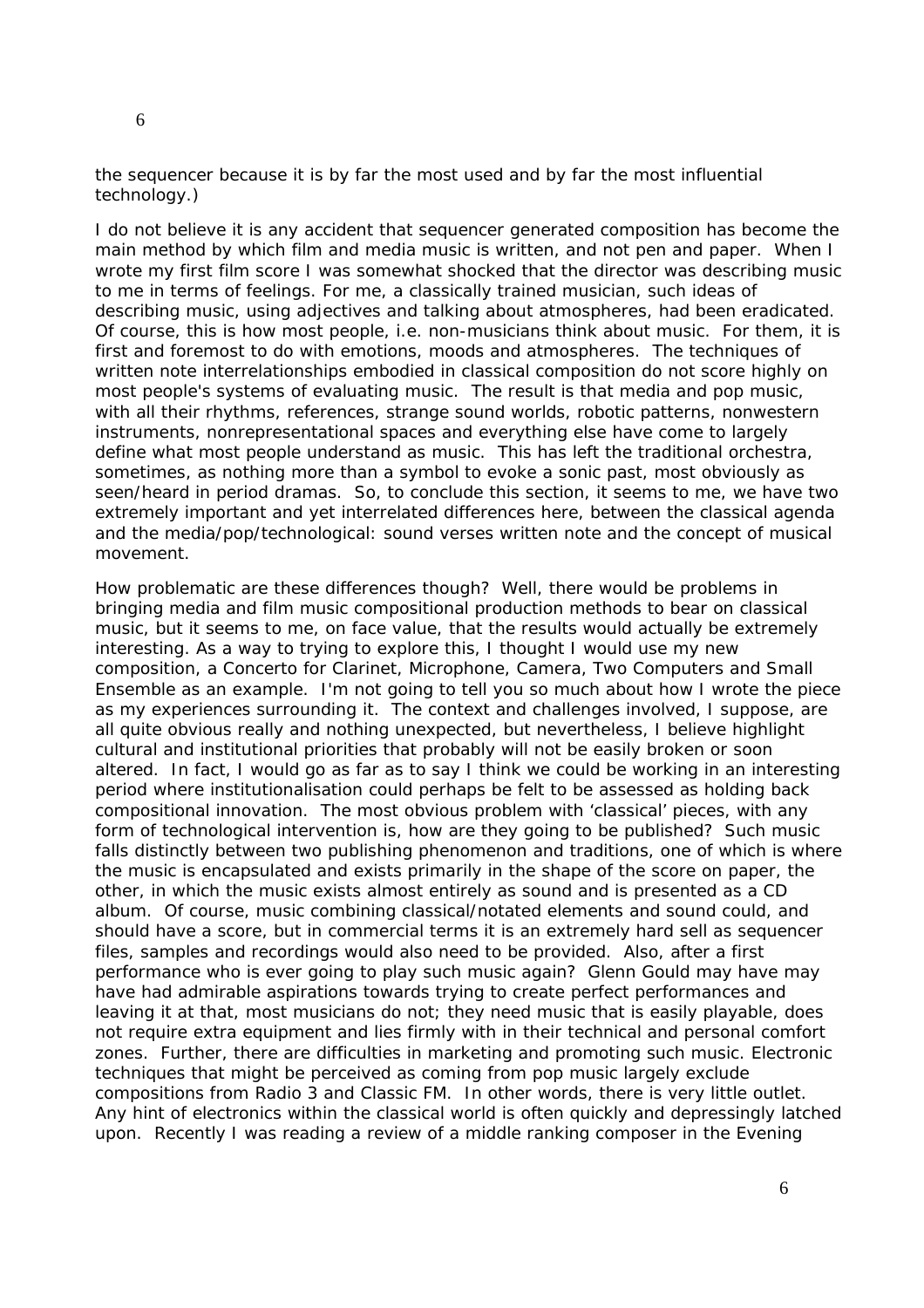Standard, who has written a piece with electronics to which the reviewer noted "this will ensure that the composer will remain on the fringes of music making activity". It seems to me that 19th-century values really are the criteria by which many even educated musicians evaluate the art form. For example, I have seen musicians when asked to perform with a specific technique, to obtain a particular sound, required because the music would later be processed with effects, burst into tears and later explain "I studied all these years to make a beautiful sound and now you want me to do this, I don't understand it".

This brings me on to the first of my conclusions from this afternoon's paper. Education; situations like the above with the crying violinist, will only be alleviated when music technology, composition and media music studies have become fully integrated and fed down through the music curriculum. At the moment, we have a situation where even educated musicians are not able to deal critically with music that has been technologically intervened and are even more prickly about it when they feel that the intervention is taking place in some sort of music that could in any way be described as 'classical'. In terms of the academic agenda, I think that the above example of the violinist again provides a possible departure point for rethinking in the field of performance practice, especially in relationship to technology, and I would also contend that whole swathes of critical musicology including multimedia, film music studies and pop music studies would be significantly enhanced and broadened by taking account of the impact and the use of technology on composition. One wonders though, in a period when textural criticism and analysis have the high ground and compositional techniques and creativity the lower, if this situation really can change significantly. Bottom-line, of course, is that the educational construction of music has firmly pushed classical avantgarde composition with it's ideas and definition of musical development/movement and sound-world down one route and pop musicians and media composers down the other. This institutionalisation means there really is little room or place for anyone interested in both. Again, perhaps it's no coincidence that very few film composers or music producers have come through the higher education system in this country or abroad.

To conclude, it's certainly true that we are nowhere near exploring techniques offered by digital technology in classical music composition. Digital technology though, it seems to me, has exactly the same relationship with compositional thinking as other technologies have had. In exactly the same way that twelve note music has been enabled by notation and paper, much of the music I have played today has been enabled by computer software. There are very few composers, if any, who could write music by ear and instinct in a serialist style. We know this from sketch studies, where manuscripts seem to be full of mistakes and revisions. So, in other words, it is the user and technology relationship that shapes composition. Equally, we can see poorly put together music in pop and media where long drones of pre-existing samples and drum loops are used to support otherwise poor musical ideas. Other results of technologically based composition can include: little harmonic development, few countermelodies, virtually no counterpoint, even though composers are using multilayering techniques. This is a difference, in thinking. On paper, a composer is thinking of the way in which the lines come together, on multitrack based systems composers tend to think of each track separately and then go back and alter them in reference to the others, this makes the standard counterpoints difficult to create.